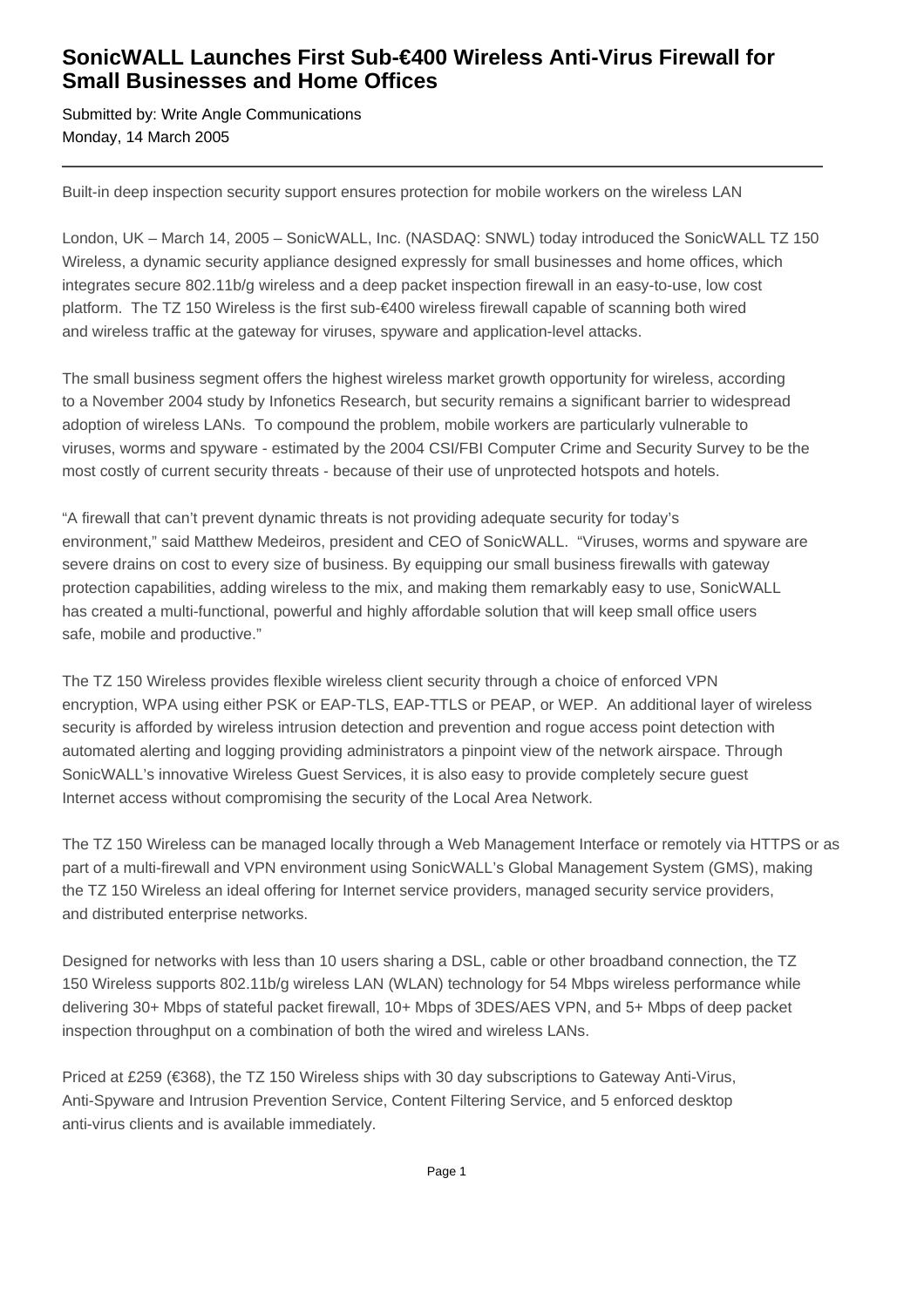## About SonicWALL, Inc.

SonicWALL, Inc. is a leading provider of integrated network security, mobility, and productivity solutions for the SMB, enterprise, e-commerce, education, healthcare, retail/point-of-sale, and government markets. Core technologies include firewall, VPN, wireless, intrusion detection and prevention, SSL, anti-virus, and content filtering, along with award-winning security management solutions. Together, these products and technologies provide the most comprehensive distributed enforcement architecture available. SonicWALL, Inc. is headquartered in Sunnyvale, CA. SonicWALL trades on the NASDAQ exchange under the symbol SNWL. For more information, contact SonicWALL at +44 (0)1344 668090 or visit the company Web site at http://www.sonicwall.com.

For Additional Information Contact:

Katy Sutcliffe Marketing Manager SonicWALL UK, Middle East & Africa Tel: +44 (0)1344 668090 Email: ksutcliffe@sonicwall.com

Paul Shlackman Write Angle Communications Tel: +44 (0)1276 683228 Mobile: +44 (0)7775 655363 Email: paul.shlackman@writeanglecomm.com

## Safe Harbor Regarding Forward-Looking Statements

Certain statements in this press release are "forward-looking statements" within the meaning of the Private Securities Litigation Reform Act of 1995. The forward-looking statements include but are not limited to statements regarding SonicWALL's ability to provide updated and comprehensive protection from content-based threats, the ease of management of the TZ150 device, and our ability to address requirements of the small and medium sized business. These forward-looking statements are based on the opinions and estimates of management at the time the statements are made and are subject to certain risks and uncertainties that could cause actual results to differ materially from those anticipated in the forward-looking statements. In addition, please see the "Risk Factors" described in our Securities and Exchange Commission filings, including our Annual Report on Form 10-K for the year ended December 31, 2003 and Form 10-Q for subsequent periods, for a more detailed description of the risks facing our business. All forward-looking statements included in this release are based upon information available to SonicWALL as of the date of the release, and we assume no obligation to update any such forward-looking statement.

NOTE: SonicWALL is a registered trademark of SonicWALL, Inc. Other product and company names mentioned herein may be trademarks and/or registered trademarks of their respective companies.